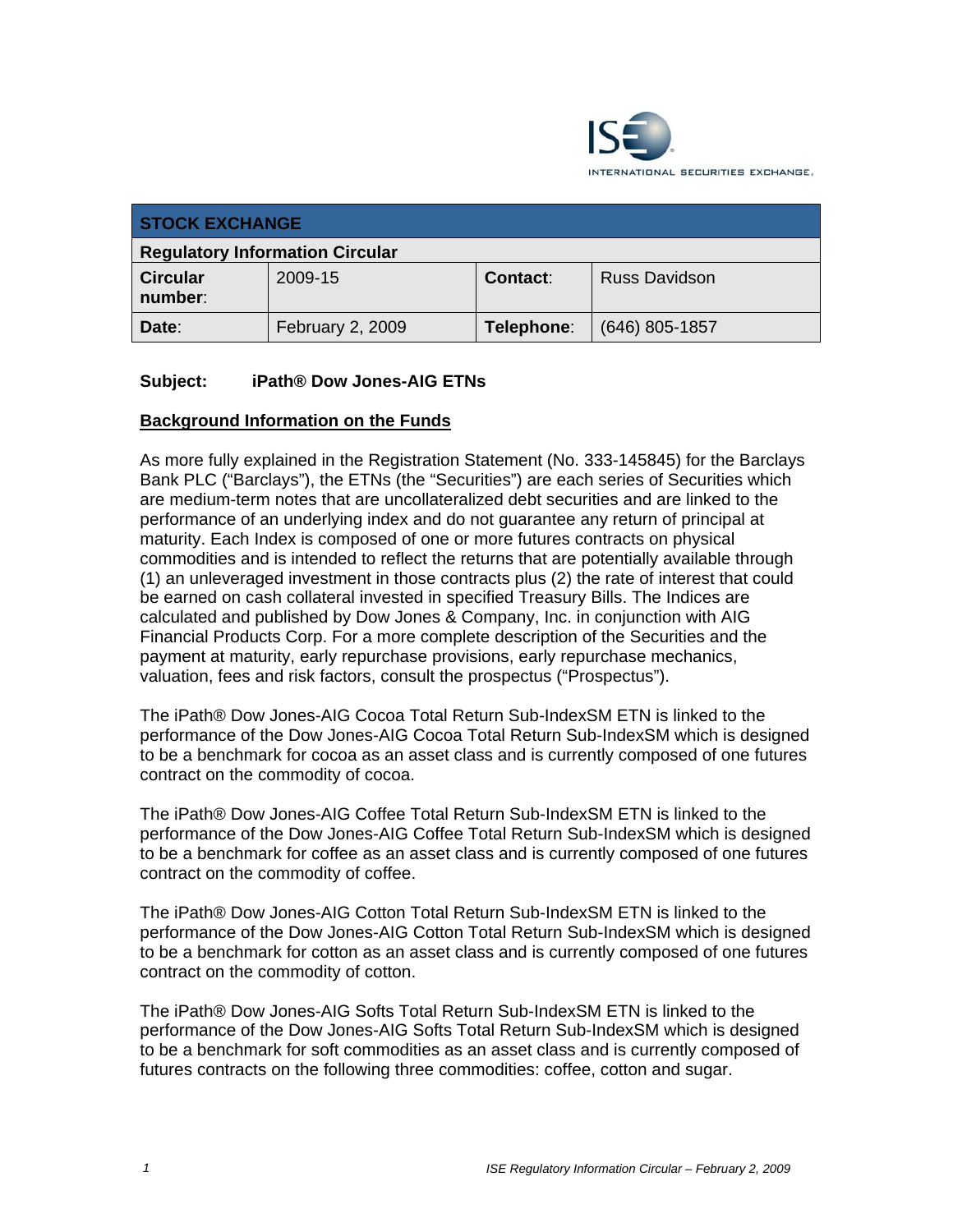The iPath® Dow Jones-AIG Sugar Total Return Sub-IndexSM ETN is linked to the performance of the Dow Jones-AIG Sugar Total Return Sub-IndexSM which is designed to be a benchmark for sugar as an asset class and is currently composed of one futures contract on the commodity of sugar.

The ETNs will initially be issued in denominations of \$50.

#### **Valuation of the Securities**

According to the Prospectuses, an intraday "Indicative Value" meant to approximate the intrinsic economic value of the ETNs will be published under the Bloomberg, as noted below:

| <b>Exchange-Traded Note Indicative Value</b>             | <b>Indicative Value</b> |
|----------------------------------------------------------|-------------------------|
| iPath® Dow Jones-AIG Cocoa Total Return Sub-IndexSM ETN  | <b>NIBIV</b>            |
| iPath® Dow Jones-AIG Coffee Total Return Sub-IndexSM ETN | <b>JOIV</b>             |
| iPath® Dow Jones-AIG Cotton Total Return Sub-IndexSM ETN | <b>BALIV</b>            |
| iPath® Dow Jones-AIG Softs Total Return Sub-IndexSM ETN  | JJSIV                   |
| iPath® Dow Jones-AIG Sugar Total Return Sub-IndexSM ETN  | <b>SGGIV</b>            |

The actual trading price of the Securities may vary significantly from their Indicative Value.

#### **Early Redemption**

According to the Prospectus, the Securities may be redeemed prior to maturity. Offers to repurchase at least 50,000 Securities (or an integral multiple of 50,000 securities in excess thereof) on any redemption date through June 24, 2038. For a complete description of the redemption procedures and the payment upon redemption, see the Prospectus.

#### **Investment Risks**

The Notes are unsecured promises of Barclays and are not secured debt. The Notes are riskier than ordinary unsecured debt securities. As stated in the Prospectus, an investment in the Securities includes, but are not limited to, the following risks:

- Investor returns on the Notes will not reflect the return of an investment directly linked to the Underlying Index;
- Even if the value of the Underlying Index at maturity or upon redemption exceeds the initial Index level, holders may receive less than the principal amount of their Securities. Holders will not benefit from any increase in the value of the Underlying Index if such increase is not reflected in the value of the Underlying Index on the applicable valuation date;
- There are restrictions on the minimum number of Securities a holder may redeem and on the dates on which a holder may redeem them;
- The market value of the Securities may be influenced by many unpredictable factors, including the spot price for the commodities underlying the applicable index;
- Supply of and demand for physical commodities tends to be particularly concentrated, so prices are likely to be volatile;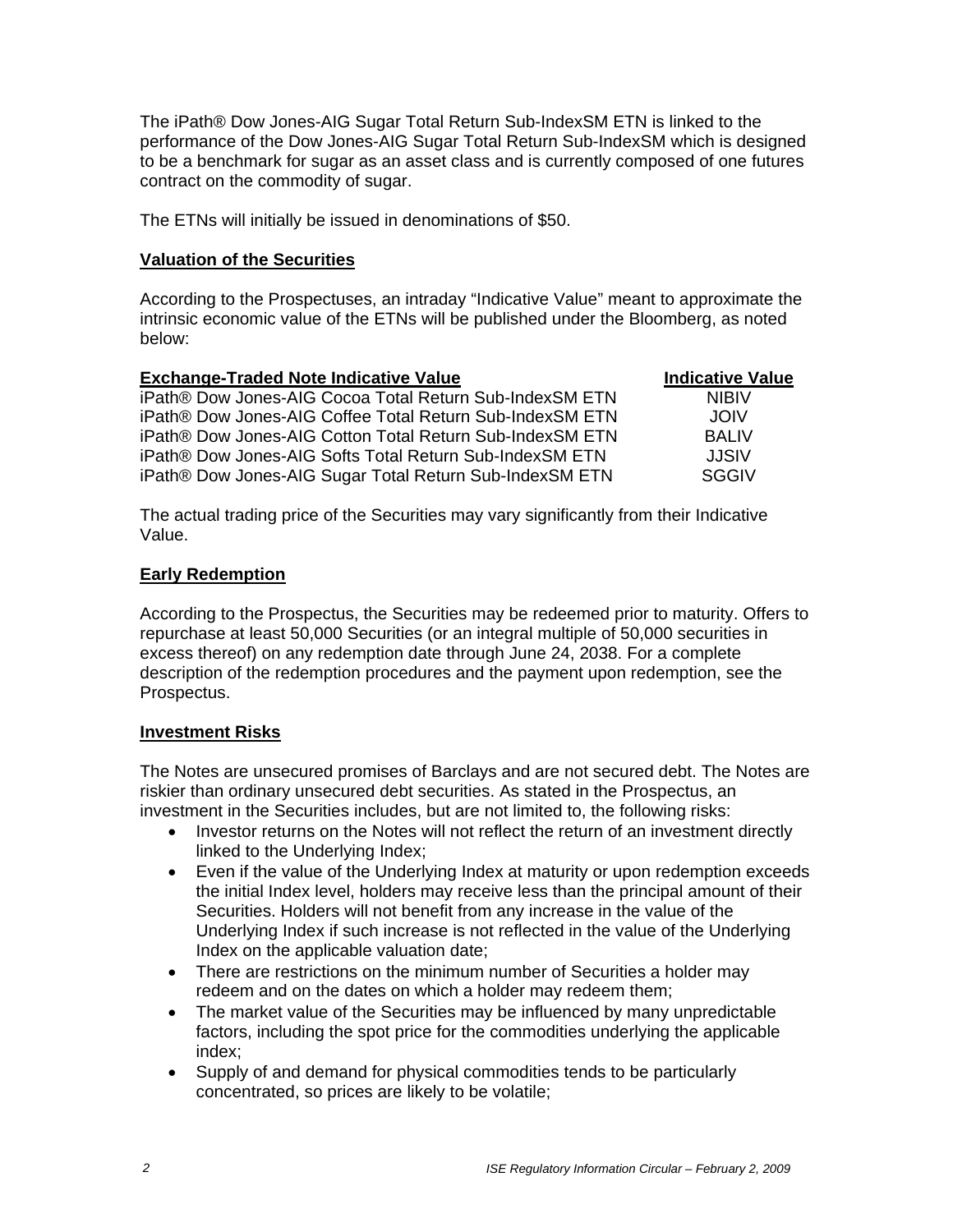- Suspensions or disruptions of market trading in commodities and related futures may adversely affect the value of the Securities;
- Concentration risks associated with the Indices may adversely affect the value of the Securities;
- Changes in Barclays' credit ratings may affect the market value of the Securities;
- There may not be an active trading market in the Notes; sales in the secondary market may result in significant losses;
- Trading and other transactions by Barclays or its affiliates in instruments linked to the Index or Index components may impair the market value of the Notes;
- The liquidity of the market for the Securities may vary materially over time;
- Barclays' business activities may create conflicts of interest;
- The policies of the index sponsor and changes that affect the composition and valuation of the Index or the index constituent currencies could affect the amount payable on the Securities and their market value;
- If a market disruption event has occurred or exists on a valuation date, the calculation agent can postpone the determination of the value of the Index or the maturity date or a redemption date; and
- The U.S. tax consequences of an investment in the Securities are unclear.

#### **Prospectus Delivery**

Equity Electronic Access Members ("Equity EAMs") are advised to consult the "Plan of Distribution" in the Prospectus regarding prospectus delivery requirements.

#### **Exchange Rules Applicable to Trading in the Shares**

The Shares are considered equity securities, thus rendering trading in the Shares subject to the Exchange's existing rules governing the trading of equity securities.

## **Trading Hours**

Trading in the shares on ISE is on a UTP basis and is subject to ISE equity trading rules. The shares will trade from 8:00 a.m. until 8:00 p.m. Eastern Time. Equity EAMs trading the shares during the Extended Market Sessions are exposed to the risk of the lack of the calculation or dissemination of underlying index value or intraday indicative value ("IIV"). For certain derivative securities products, an updated underlying index value or IIV may not be calculated or publicly disseminated in the Extended Market hours. Since the underlying index value and IIV are not calculated or widely disseminated during Extended Market hours, an investor who is unable to calculate implied values for certain derivative securities products during Extended Market hours may be at a disadvantage to market professionals.

## **Trading Halts**

ISE will halt trading in the Shares of a Trust in accordance with ISE Rule 2101(a)(2)(iii). The grounds for a halt under this Rule include a halt by the primary market because it stops trading the Shares and/or a halt because dissemination of the IIV or applicable currency spot price has ceased, or a halt for other regulatory reasons. In addition, ISE will stop trading the Shares of a Trust if the primary market de-lists the Shares.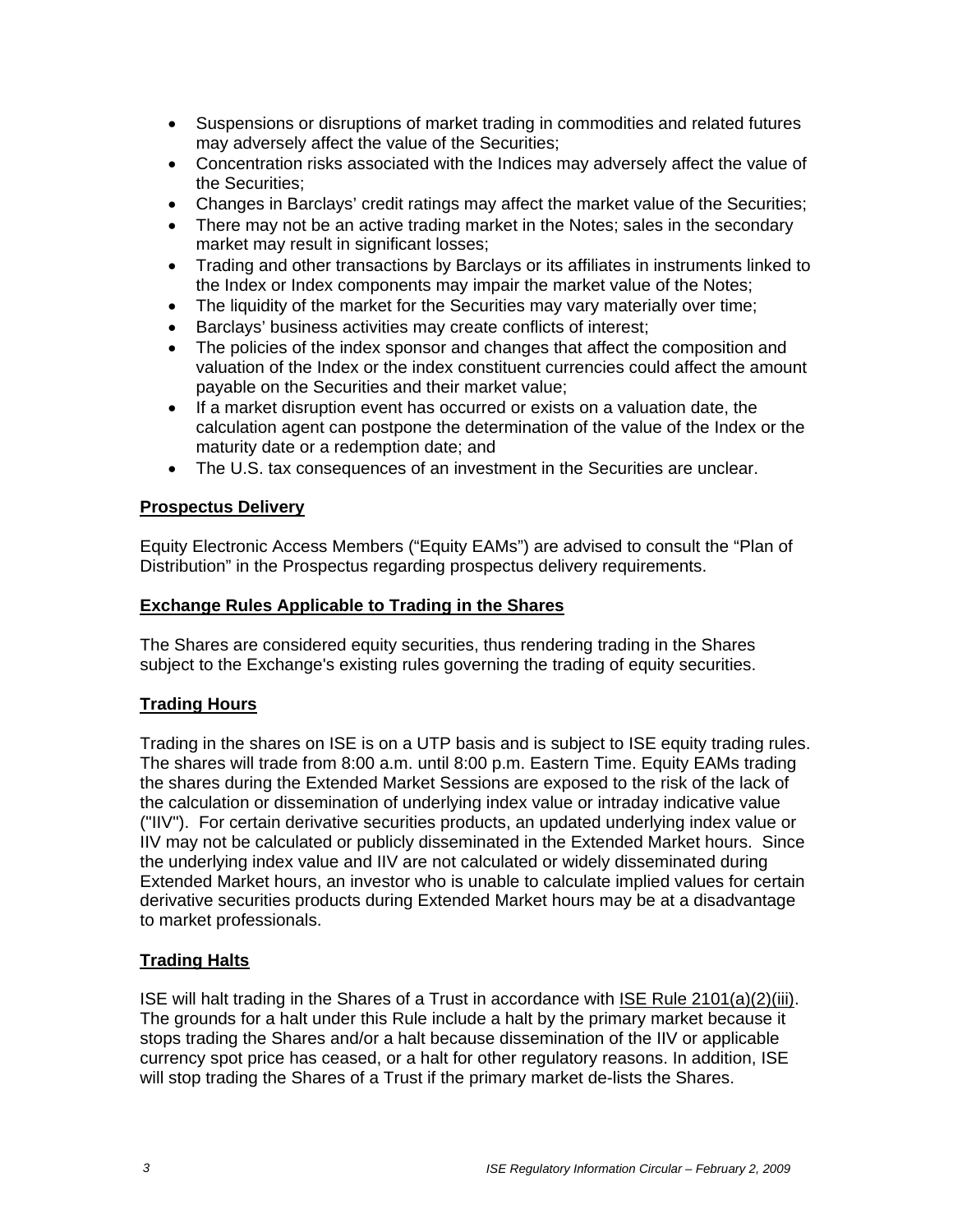## **Delivery of a Prospectus**

Pursuant to federal securities laws, investors purchasing Shares must receive a prospectus prior to or concurrently with the confirmation of a transaction. Investors purchasing Shares directly from the Fund (by delivery of the Deposit Amount) must also receive a prospectus.

Prospectuses may be obtained through the Distributor or on the Fund's website. The Prospectus does not contain all of the information set forth in the registration statement (including the exhibits to the registration statement), parts of which have been omitted in accordance with the rules and regulations of the SEC. For further information about the Fund, please refer to the Trust's registration statement.

## **No-Action Relief Under Federal Securities Regulations**

The Securities and Exchange Commission has issued no-action relief from certain provisions of and rules under the Securities Exchange Act of 1934 (the "Exchange Act"), regarding trading in Barclays iPath Exchange Traded Notes (SEC Letter dated July 27, 2006) and Deutsche Bank AG Exchange-Traded Notes (SEC Letter dated October 17, 2007) for securities with structures similar to that of the securities described herein (the "Letters"). As what follows is only a summary of the relief outlined in the Letters, the Exchange also advises interested members to consult the Letters, for more complete information regarding the matters covered therein.

## **Regulation M Exemptions**

Generally, Rules 101 and 102 of Regulation M is an anti-manipulation regulation that, subject to certain exemptions, prohibits a "distribution participant" and the issuer or selling security holder, in connection with a distribution of securities, from bidding for, purchasing, or attempting to induce any person to bid for or purchase, any security which is the subject of a distribution until after the applicable restricted period, except as specifically permitted in Regulation M. The provisions of the Rules apply to underwriters, prospective underwriters, brokers, dealers, and other persons who have agreed to participate or are participating in a distribution of securities, and affiliated purchasers of such persons.

The Letters state that the SEC Division of Trading and Markets will not recommend enforcement action under Rule 101 of Regulation M against persons who may be deemed to be participating in a distribution of the notes to bid for or purchase the notes during their participation in such distribution.

Rule 102 of Regulation M prohibits issuers, selling security holders, or any affiliated purchaser of such person from bidding for, purchasing, or attempting to induce any person to bid for or purchase a covered security during the applicable restricted period in connection with a distribution of securities effected by or on behalf of an issuer or selling security holder. Rule 100 of Regulation M defines "distribution" to mean any offering of securities that is distinguished from ordinary trading transactions by the magnitude of the offering and the presence of special selling efforts and selling methods.

The Letters state that the SEC Division of Trading and Markets will not recommend enforcement action under Rule 102 of Regulation M against Barclays and its affiliated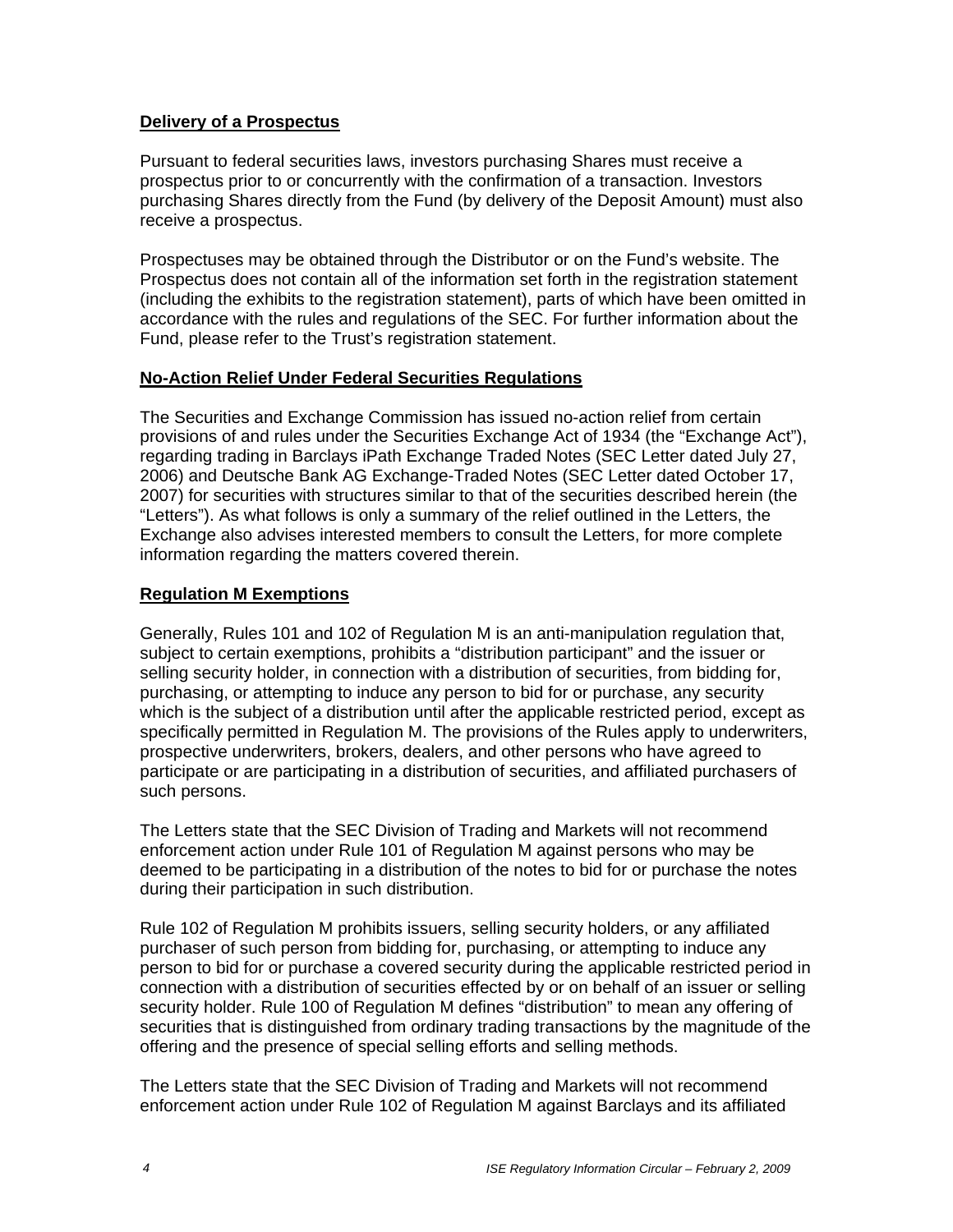purchasers who bid for or purchase or redeem notes during the continuous offering of the notes.

# **Section 11(d)(1) of the Exchange Act; Exchange Act Rule 11d1-2**

Section 11(d)(1) of the Exchange Act generally prohibits a person who is both a broker and a dealer from effecting any transaction in which the broker-dealer extends credit to a customer on any security which was part of a new issue in the distribution of which he or she participated as a member of a selling syndicate or group within thirty days prior to such transaction.

The Letters state that the SEC Division of Trading and Markets will not recommend enforcement action under Section 11(d)(1) of the Exchange Act against broker-dealers who treat the notes, for purposes of Rule 11d1-2, as "securities issued by a registered . . . open-end investment company as defined in the Investment Company Act" and thereby, extend credit or maintain or arrange for the extension or maintenance of credit on the notes that have been owned by the persons to whom credit is provided for more than 30 days, in reliance on the exemption contained in the rule.

**This Regulatory Information Circular is not a statutory Prospectus. Equity EAMs should consult the Trust's Registration Statement, SAI, Prospectus and the Fund's website for relevant information.**